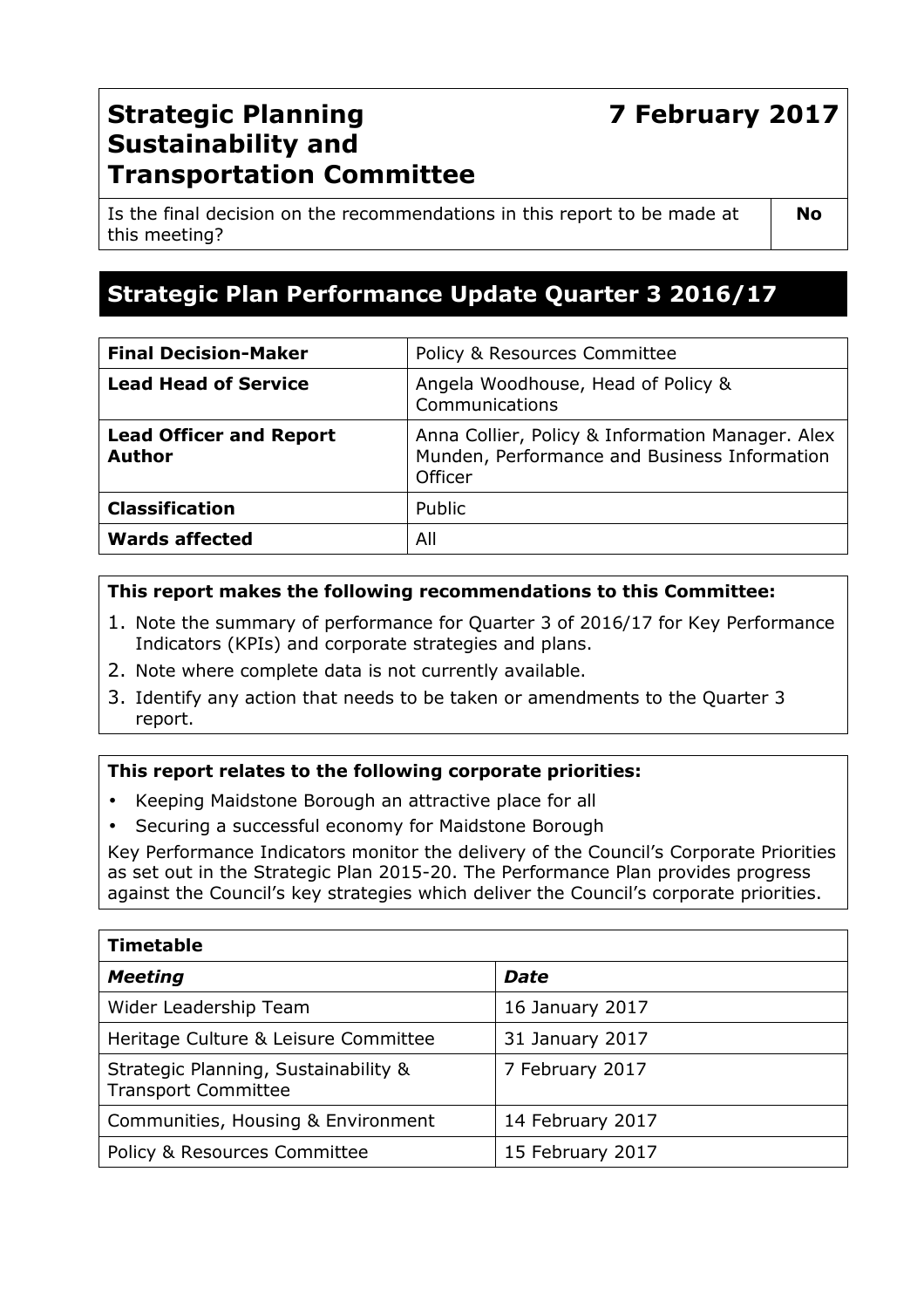## **Strategic Plan Performance Update Quarter 3 2016/17**

#### **1. PURPOSE OF REPORT AND EXECUTIVE SUMMARY**

- 1.1 Wider Leadership Team is asked to review the progress of key strategies, plans, and performance indicators that support the delivery of the Strategic Plan 2015-2020
- 1.2 Data has been provided where it was not available for the Quarter 2 performance update.

#### **2. INTRODUCTION AND BACKGROUND**

- 2.1 Having a comprehensive set of actions and performance indicators ensures that the Council delivers against the priorities and actions set in the Strategic Plan.
- 2.2 The Strategic Plan now has 32 Key Performance Indicators that were agreed in April 2016. This is in addition to the existing 14 plan and strategy updates.
- 2.3 Performance indicators are judged in two ways; firstly on whether performance has improved, sustained or declined, compared to the same period in the previous year. This is known as direction. Where there is no previous data, no assessment of direction can be made.
- 2.4 The second way is to look at whether an indicator has achieved the target set and is known as PI status. If an indicator has achieved or exceeded the annual target they are rated green. If the target has been missed but is within 10% of the target it will be rated amber and if the target has been missed by more than 10% it will be rated red.
- 2.5 Some indicators will show an asterisk (\*) after the figure, these are provisional values that are awaiting confirmation. Data for some of the indicators were not available at the time of reporting in these cases a date has been provided of when the information is expected.
- 2.6 Contextual indicators are not targeted but are given a direction. Indicators that are not due for reporting or where there is delay in data collection are not rated against targets or given a direction.

#### **3. Quarter 3 Performance Summary**

3.1 There are 32 key performance indicators (KPIs) which were developed with Heads of Service and unit managers, and agreed by Policy & Resources Committee for 2016/17.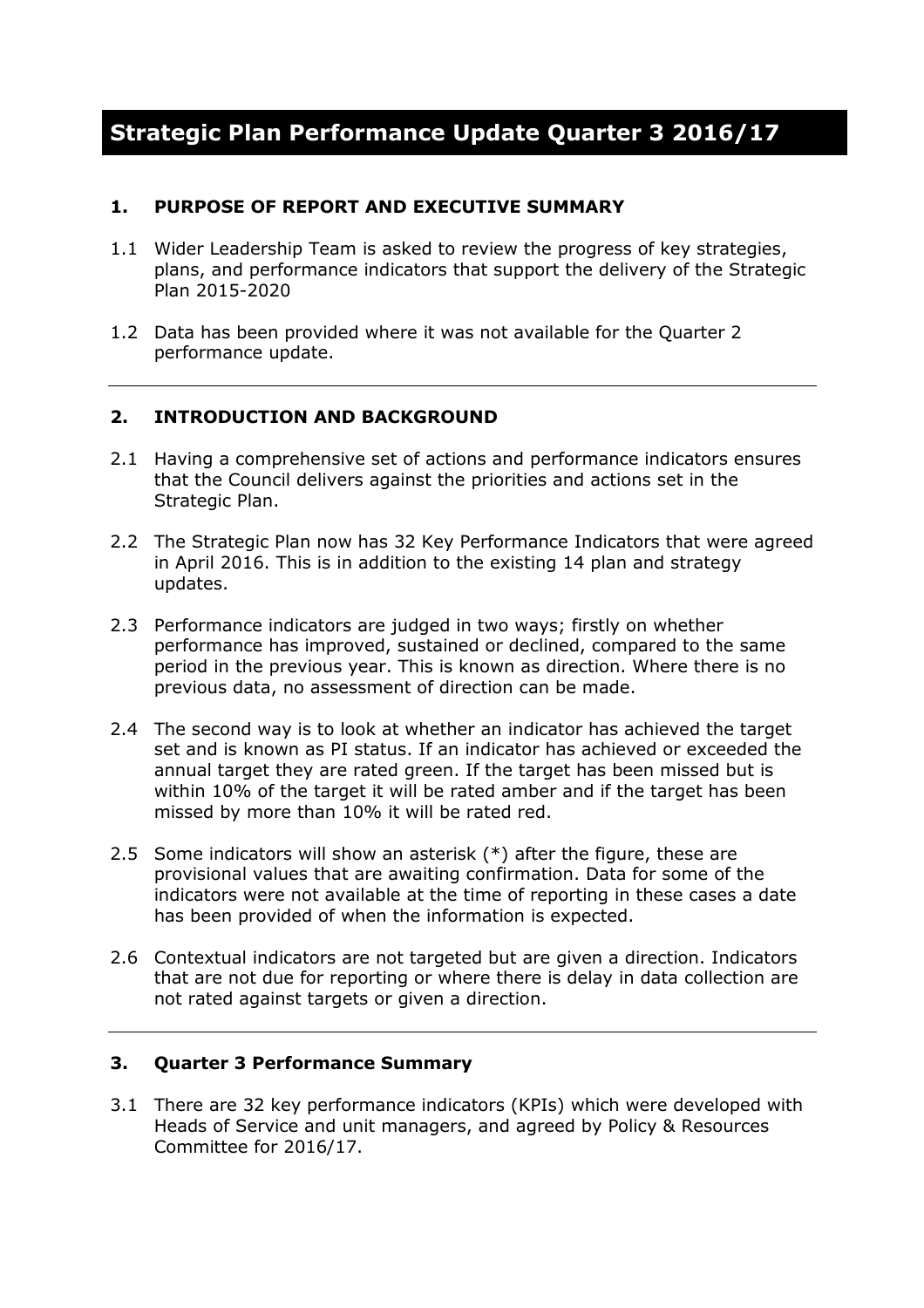3.2 Overall, 100% (3) of KPIs reported this quarter achieved their annual target for quarter 3 and performance improved compared to the same quarter last year.

| 4. RAG Rating            | Green | <b>Amber</b>  | Red  | N/A | Total        |
|--------------------------|-------|---------------|------|-----|--------------|
| <b>KPIs</b>              |       |               |      |     |              |
| <b>Strategic Actions</b> |       |               |      |     |              |
| <b>Direction</b>         | Up    | <b>Across</b> | Down | N/A | <b>Total</b> |
| <b>KPIS</b>              |       |               |      |     |              |

## 5. **Performance by Priority**

#### **Priority 2: Securing a successful economy for Maidstone Borough**

- 5.1 The number of school journeys undertaken without a car was 4661 for quarter 3. This was an increase on quarter 2; and similar figure to quarter 1. The increase may be due to a push in the first school term after the school holidays to encourage pupils to engage in sustainable travel.
- 5.2 87.5% of major planning applications were processed on time during quarter 3. Performance continues to be strong in the processing of major applications.
- 5.3 A total of 69 affordable homes were delivered, exceeding the target of 45 for the quarter. There were 258 affordable completions up to 31 December 2016. The annual target has already been exceeded by 78 completions. Affordable completions have been strong this year as a result of some sites being delivered as 100% affordable housing. Some phases of affordable housing have been brought forward on sites in the emerging local plan.
- 5.4 We have housed 172 people through the housing register for quarter 3 2016/17. This is comparable to the number housed for the same period last year, and has exceeded the quarterly target of 150.

### **6. CONSULTATION RESULTS AND PREVIOUS COMMITTEE FEEDBACK**

6.1 The Strategic Plan Performance Update will be reported quarterly to the Service Committees; Communities, Housing and Environment Committee; Strategic Planning, Sustainability & Transportation Committee and Heritage, Culture and Leisure Committee. The report will then go to Policy & Resources Committee following these meetings, with any feedback from the Committees.

### **7. PREFERRED OPTION AND REASONS FOR RECOMMENDATIONS**

7.1 The Council could choose not to monitor the Strategic Plan and/or make alternative performance management arrangements, such as the frequency of reporting. This is not recommended as it could lead to action not being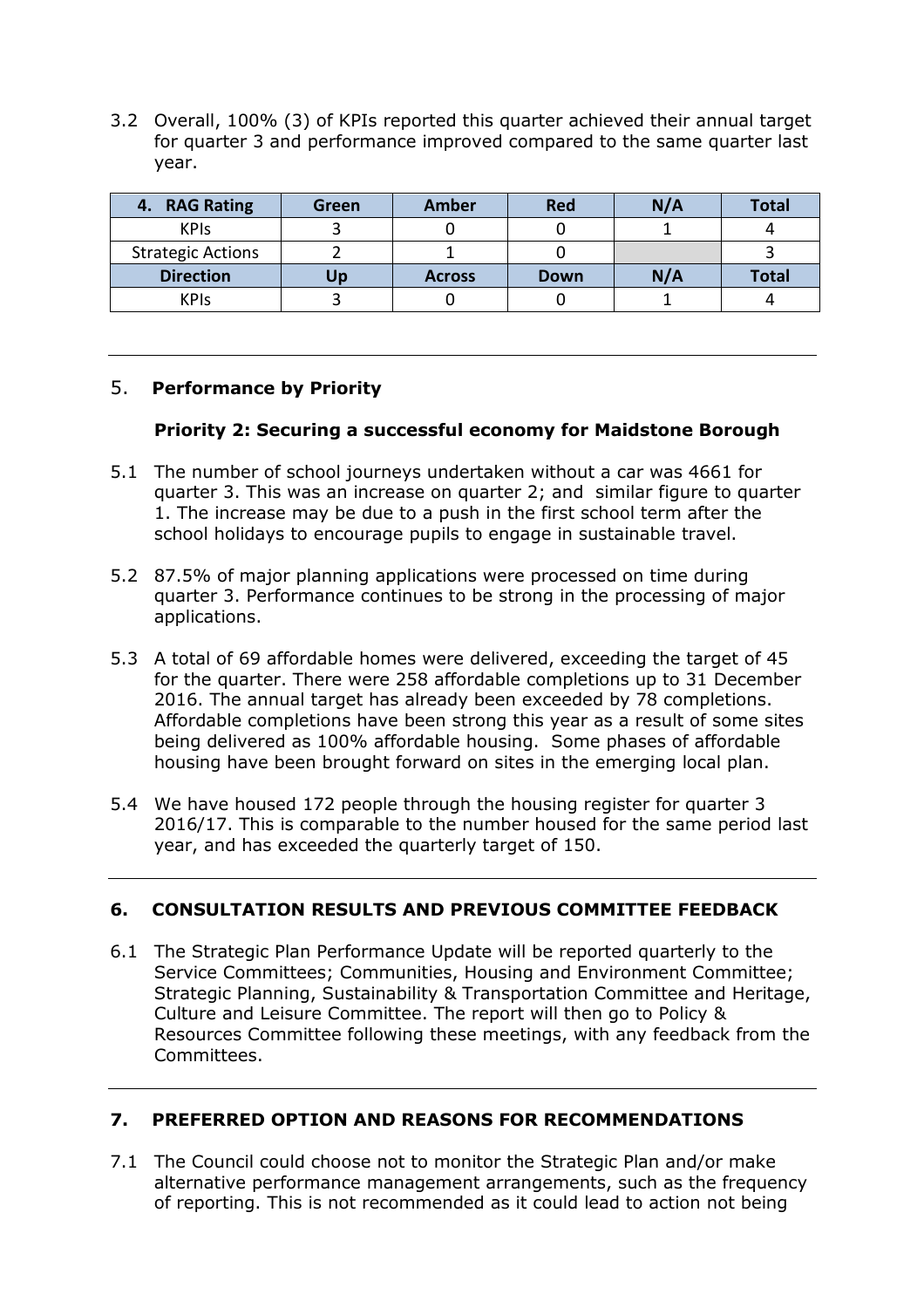taken against performance during the year, and the Council failing to deliver its priorities.

| <b>Issue</b>                                    | <b>Implications</b>                                                                                                                                                                                                                                                                                                                                                                                                                                 | Sign-off                                                   |
|-------------------------------------------------|-----------------------------------------------------------------------------------------------------------------------------------------------------------------------------------------------------------------------------------------------------------------------------------------------------------------------------------------------------------------------------------------------------------------------------------------------------|------------------------------------------------------------|
| <b>Impact on Corporate</b><br><b>Priorities</b> | The key performance<br>indicators and strategic<br>actions are part of the<br>Council's overarching<br>Strategic Plan 2015-20 and<br>play an important role in the<br>achievement of corporate<br>objectives.<br>They also cover a wide range<br>of services and priority<br>areas, for example waste and<br>recycling.                                                                                                                             | Angela<br>Woodhouse,<br>Head of Policy &<br>Communications |
| <b>Risk Management</b>                          | The production of robust<br>performance reports ensures<br>that the view of the Council's<br>approach to the management<br>of risk and use of resources<br>is not undermined and allows<br>early action to be taken in<br>order to mitigate the risk of<br>not achieving targets and<br>outcomes.                                                                                                                                                   | Angela<br>Woodhouse,<br>Head of Policy &<br>Communications |
| <b>Financial</b>                                | Performance indicators and<br>targets are closely linked to<br>the allocation of resources<br>and determining good value<br>for money. The financial<br>implications of any proposed<br>changes are also identified<br>and taken into account in the<br>Council's Medium Term<br>Financial Plan and associated<br>annual budget setting<br>process. Performance issues<br>are highlighted as part of the<br>budget monitoring reporting<br>process. | Section 151<br>Officer                                     |
| <b>Staffing</b>                                 | Having a clear set of targets<br>enables staff<br>outcomes/objectives to be<br>set and effective action plans<br>to be put in place.                                                                                                                                                                                                                                                                                                                | Angela<br>Woodhouse,<br>Head of Policy &<br>Communications |
| Legal                                           | None identified.                                                                                                                                                                                                                                                                                                                                                                                                                                    | Legal Team                                                 |

## **8. CROSS-CUTTING ISSUES AND IMPLICATIONS**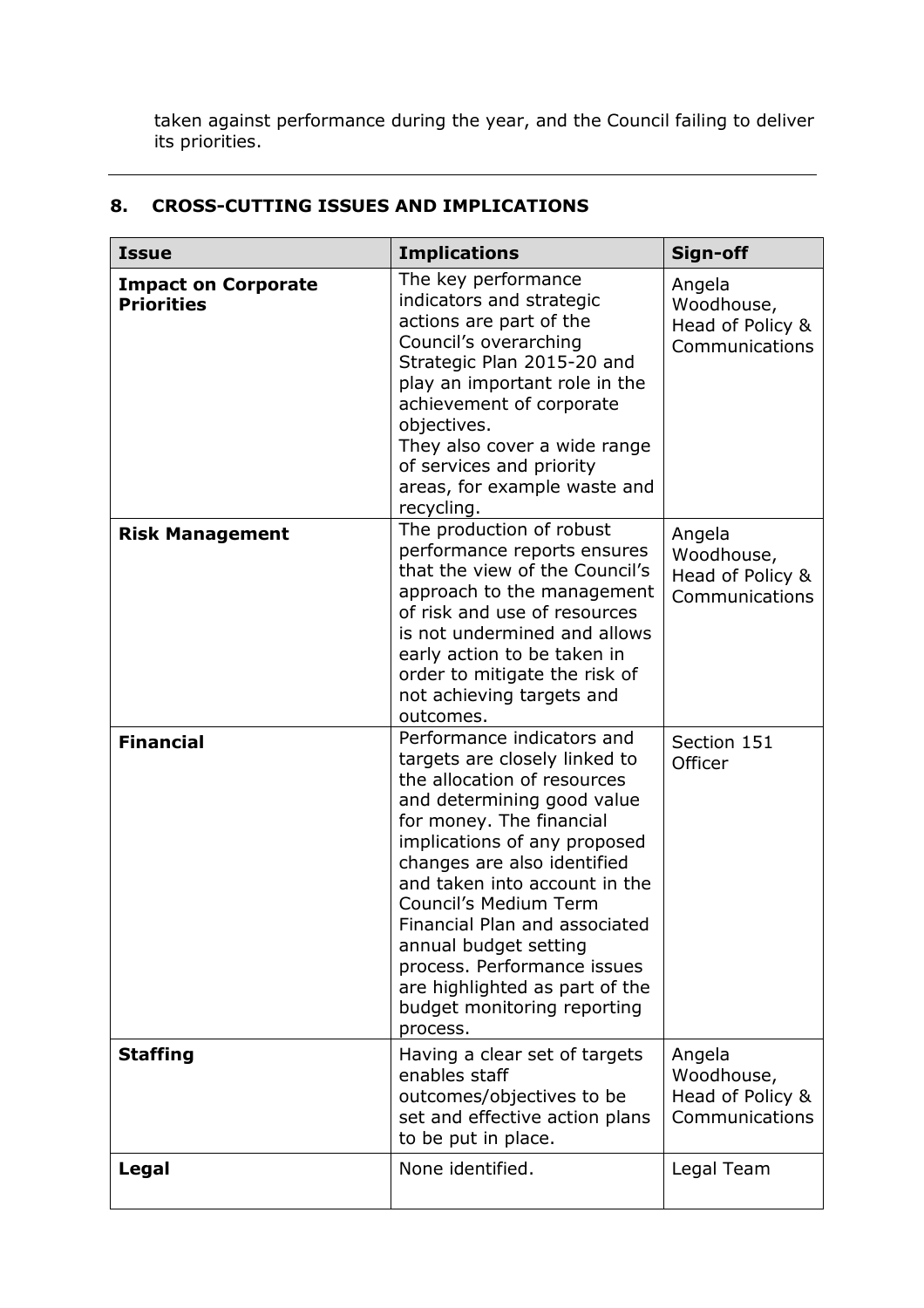| <b>Equality Impact Needs</b><br><b>Assessment</b>      | The Performance Indicators<br>reported on in this quarterly<br>update measure the ongoing<br>performance of the strategies<br>in place. If there has been a<br>change to the way in which a<br>service delivers a strategy,<br>i.e. a policy change, an<br><b>Equalities Impact</b><br>Assessment is undertaken to<br>ensure that there is no<br>detrimental impact on<br>individuals with a protected<br>characteristic. | Equalities and<br>Corporate Policy<br>Officer |
|--------------------------------------------------------|---------------------------------------------------------------------------------------------------------------------------------------------------------------------------------------------------------------------------------------------------------------------------------------------------------------------------------------------------------------------------------------------------------------------------|-----------------------------------------------|
| <b>Environmental/Sustainable</b><br><b>Development</b> | A number of performance<br>indicators relate to our<br>performance in<br>environmental services. This<br>has a significant effect on our<br>ability to monitor the<br>Environment in Maidstone.<br>This is also important as one<br>of our key priorities is to<br>provide a clean and safe<br>environment.                                                                                                               | Policy and<br>Information<br>Manager          |
| <b>Community Safety</b>                                | We have Key Performance<br>Indicators that relate to<br>important areas of<br>community safety. These<br>ensure that the work being<br>done by the Community<br>Safety Unit is relevant, and<br>that key areas such as<br>safeguarding are being<br>developed.                                                                                                                                                            | Policy and<br>Information<br>Manager          |
| <b>Human Rights Act</b>                                | None identified.                                                                                                                                                                                                                                                                                                                                                                                                          | Policy and<br>Information<br>Manager          |
| <b>Procurement</b>                                     | Performance Indicators and<br>Strategic Milestones monitor<br>the any procurement needed<br>to achieve the outcomes of<br>the Strategic Plan.                                                                                                                                                                                                                                                                             | Policy and<br>Information<br>Manager          |
| <b>Asset Management</b>                                | Performance Indicators that<br>measure our commercial<br>activities monitor our use of<br>our assets. Good<br>performance shows good<br>management of our assets,<br>or can highlight where assets                                                                                                                                                                                                                        | Policy and<br>Information<br>Manager          |